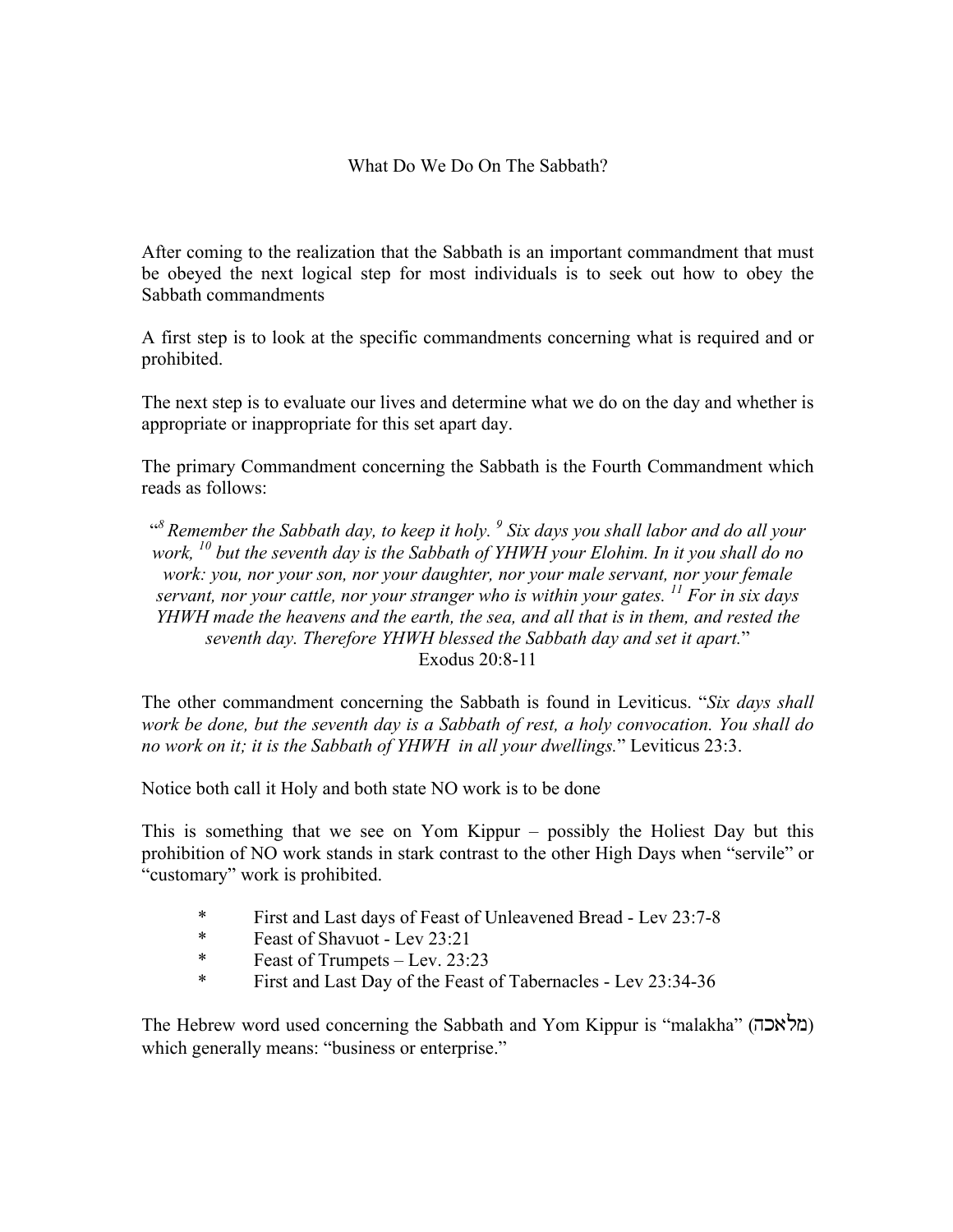So we have a distinction presented in the other high days which "maleket abadah" (עבדה ולאכת) which generally refers to work in the service of others.

Therefore it appears that you should not have anyone working for you nor should you be working for someone else or yourself on the Sabbath (Shabbat).

This seems straightforward enough but besides work it is also called holy – "qadosh" (קדשׁ) which means: "set apart". It is a holy convocation – "kadosh miqra" (קדשׁ מקרא which means: "a set apart rehearsal."

So what are we rehearsing on Shabbat? There was a pattern established on the first week of creation. In Genesis 2:1-3 we read:

<sup>41</sup> Thus the heavens and the earth, and all the host of them, were finished. <sup>2</sup> And on the *seventh day Elohim ended His work which He had done, and He rested on the seventh day from all His work which He had done. <sup>3</sup> Then Elohim blessed the seventh day and sanctified it, because in it He rested from all His work which Elohim had created and made.*"

Notice that Elohim rested from "*all His work*" on the seventh day of creation – the first Shabbat.

If we are doing NO work on the Sabbath then what are we to do?

There is no formula, no list of do's and don'ts unless you follow Talmudic Law, which I believe is missing the point entirely.

The Prophet Isaiah proclaimed:

<sup>413</sup> If you turn away your foot from the Sabbath, from doing your pleasure on My set *apart day, and call the Sabbath a delight, the set apart day of YHWH honorable, And shall honor Him, not doing your own ways, nor finding your own pleasure, nor speaking your own words, 14 Then you shall delight yourself in YHWH; And I will cause you to ride on the high hills of the earth, And feed you with the heritage of Jacob your father*." Isaiah 58:13-14

It appears that we need to take this one day and set aside our own pleasures which are "hapatseeka" (חפציך) and means: "delight, desire or purpose". Instead we are encouraged to: "tit'anag (התענג) in YHWH" which is also often translated as "delight" but more accurately refers to being: "soft, pliable and delicate in YHWH".

So what does it mean to tit'anag (חתענג) in YHWH? We find an answer in the Psalms.